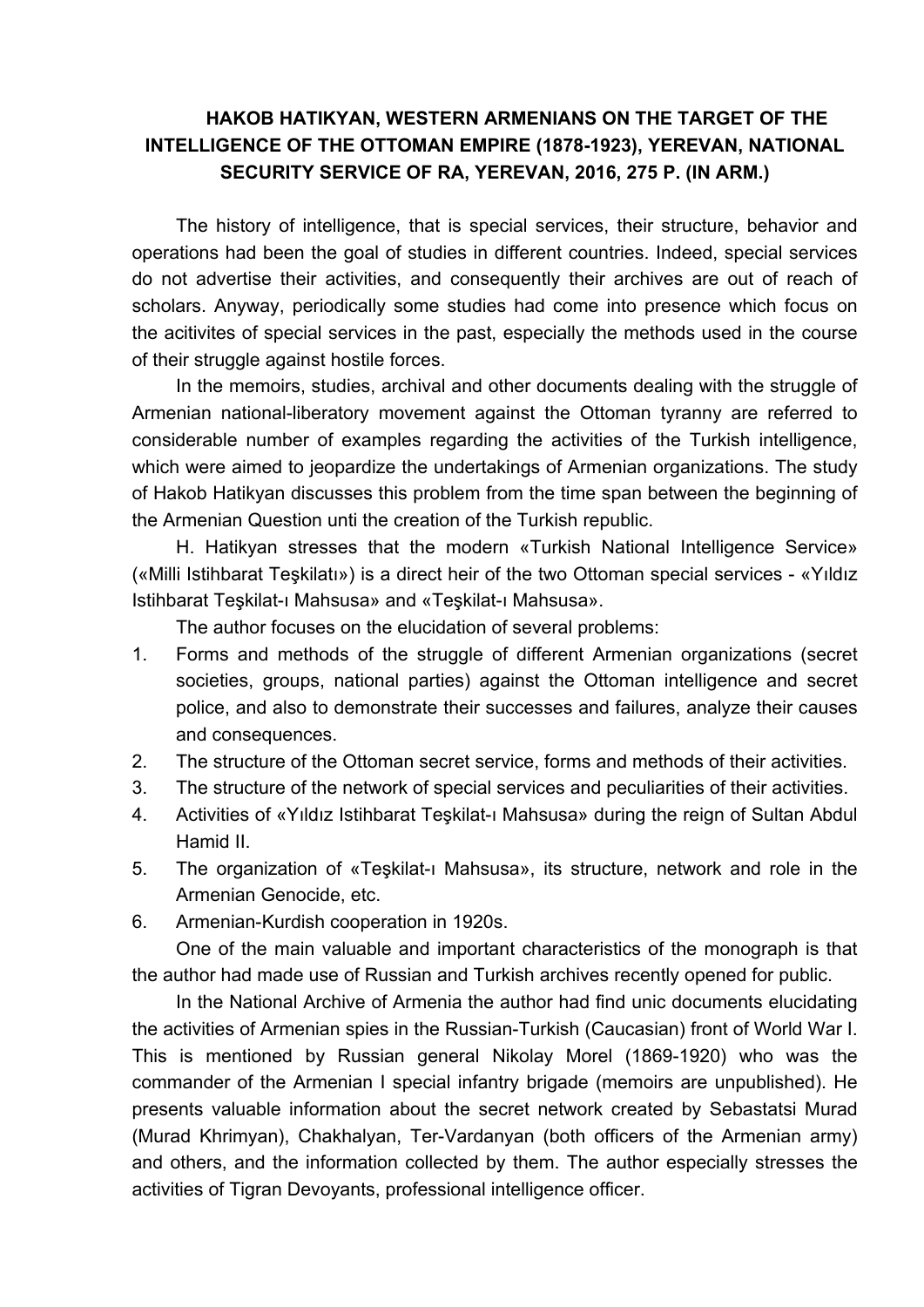Studying the activities of the Armenian Intelligence Service H.Hatikyan concludes that in 1920, before the Turkish aggression the Armenian spies had collected and transferred to the government valuable information, which «due to some reasons either reach the government with delay or did not receive appropriate attitude by the government» (p.49).

The author pays special attention to the operation aiming at the penetration into Cilicia of Mari (Mikayel Ter-Martirosyan) organized by the ARF. According to him, Mari had successfully organized his undercover bypassing the Turkish police, in order to participate in national-liberatory activities in the territory occupied by the enemy. But consequently he was arrested by police due to betrayal.

H. Hatikyan mentions that the Ottoman intelligence had passed two phases in its development at the beginning and middle of the XIX century. This was achieved partly by France and Germany still in the XIV century. It is well-known that some European countries and the Ottoman empire had instigated the uprising of Yemelyan Pugachev in Russia (1773-1775). On this fact points the correspondece between F.Voltaire and Catherin II, Russian empress. During several wars between Russia and the Ottoman empire the intelligence of the latter mainly operate in the adjacent Russian provinces and Turkestan in Central Asia.

Until Abdul Hamid II the Ottoman special service does not have name; only from this time it was called «Yıldız». First reference to «Yıldız» goes back to 1891, when a book was published by order of the Sultan (later confiscated and destroyed by Enver Pasha). Fortunately, one copy of it was found in the French National Library. The content of this book shows that «Yıldız» was created by the Great Britain. Probably, this was one of the cases when Great Britain from time to time showed enmity towards national minorities of the Ottoman empire, Armenians in this list, and aided the Ottoman government.

«Yıldız» had a wide network of agents. They were looking for the members of the Armenian national-liberatory organizations (they called them revolutionaries). For example, in March 22, 1891, member of the staff of the Russian consulate in Karin (Erzurum) reports that 70 Armenians were arrested who were eager to become Russian subjects, and that the person who traited these people, was called to «Yıldız» and given some office.

Some documents and memoirs give an impression about the structure of «Yıldız». The latter consists of three departments. The main department, standing above two others was that led by Fehmi Pasha. He actually experienced unlimited authority. Fehmi Pasha have had a right to search the house of any person, regardless of his office and social rank.

The Berlin congress of 1878 seriously stimulated the Armenian liberatory movement. After the Congress secret organizations and parties had come into presence. Initially they were far from professionalism, due to which sometimes the Ottoman secret agents were inserted into their structures. By the time these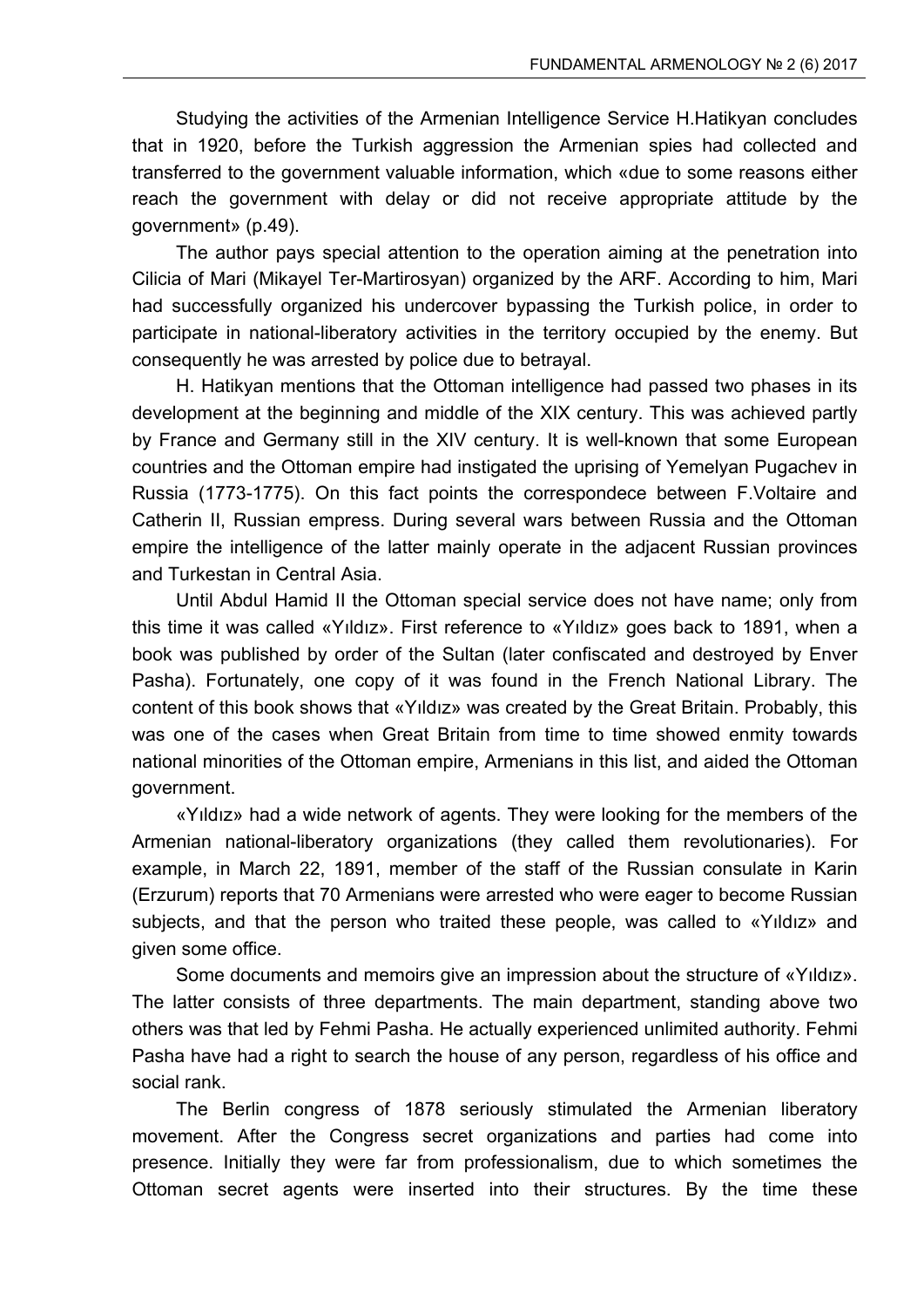organizations became more experienced, uncover spies and even insert their own into the Ottoman police. This is recorded in the memoirs of Nazim Bey, Ottoman Interior minister. Besides this, members of the Armenian national-liberatory movement enter from Eastern Armenia to Western Armenia supplied with trustworthy legends.

Armenian liberatory forces also were relying upon the enemies of the Ottoman Empire. It is well known that after the Berlin congress Bulgaria was regarded as the vassal state of the Ottoman Empire and thus supporting anti-Turkish forces. Bulgarians supply Armenians with false passports, their baggages were never checked. Moreover, the Bulgarian government secretly lets the Armenians to organize a school for military officers first in the region of Dubnitsa, then in Rodomet in November 1906. Becoming aware of it the Turkish intelligence demanded from Bulgarians to close the school. The Russian consul in Bulgaria acted likewise. It is worth to say that early in the XX century Russia had demonstrated anti-Armenian policy, which could be seen in the context of the first Russian revolution of 1905-1907 (anti-Russian activities of Armenians, Armenian-Tartar confrontation in the Caucasus etc.). And finally the Bulgarian government was forced to close the school.

Analyzing the causes of the officers school' closing H. Hatikyan explains it by 1) inner-party confrontation, 2) a lack of conspiracy, 3) wide resources of the Ottoman intelligence and secret police (they use the resources of the Turkish enclave in Bulgaria). Besides that, the Ottoman intelligence and secret police gain their information about the Armenian liberation forces from their diplomatic services in different countires.

It is also well known that the World War I became a fine opportunity for the Young Turk Ottoman government to fulfill its program of the Armenian genocide. In this undertaking an important role was played by the "Special organization" whose first victims were Russian Armenians living in the districts of Kars and Batumi (November-December 1914). This fact is evidenced by the Russian authorities.

The Ottoman intelligence which had established contacts with Russian Bolsheviks, in 1918-1922 constantly receives information from them and even supplies the Muslim bands acting against the Republic of Armenia with arms (p. 228).

After World War I ARF had succeeded to secretly organize the operation "Nemesis". Turkish intelligence was unaware of it and could not warn the leaders of the Young Turks who had escaped to Europe and other countries.

H. Hatikyan discusses the activities of the Armenian intelligence and counterintelligence of the First Republic and also the Armenian-Kurdish cooperation against the Kemalist Turkey.

H. Hatikyan's monograph was evaluated positively by colonel N. Minasyan, head of the Veteran's Council of the National Security of RA and Prof. V. Virabyan.

Concluding our review some considerations are worth to present.

- 1. The monograph is not supplied with indices.
- 2. It lacks the mention and the role of Alexander Parvus, a well-known German and Ottoman agent, who acted against Armenian liberatory movement.